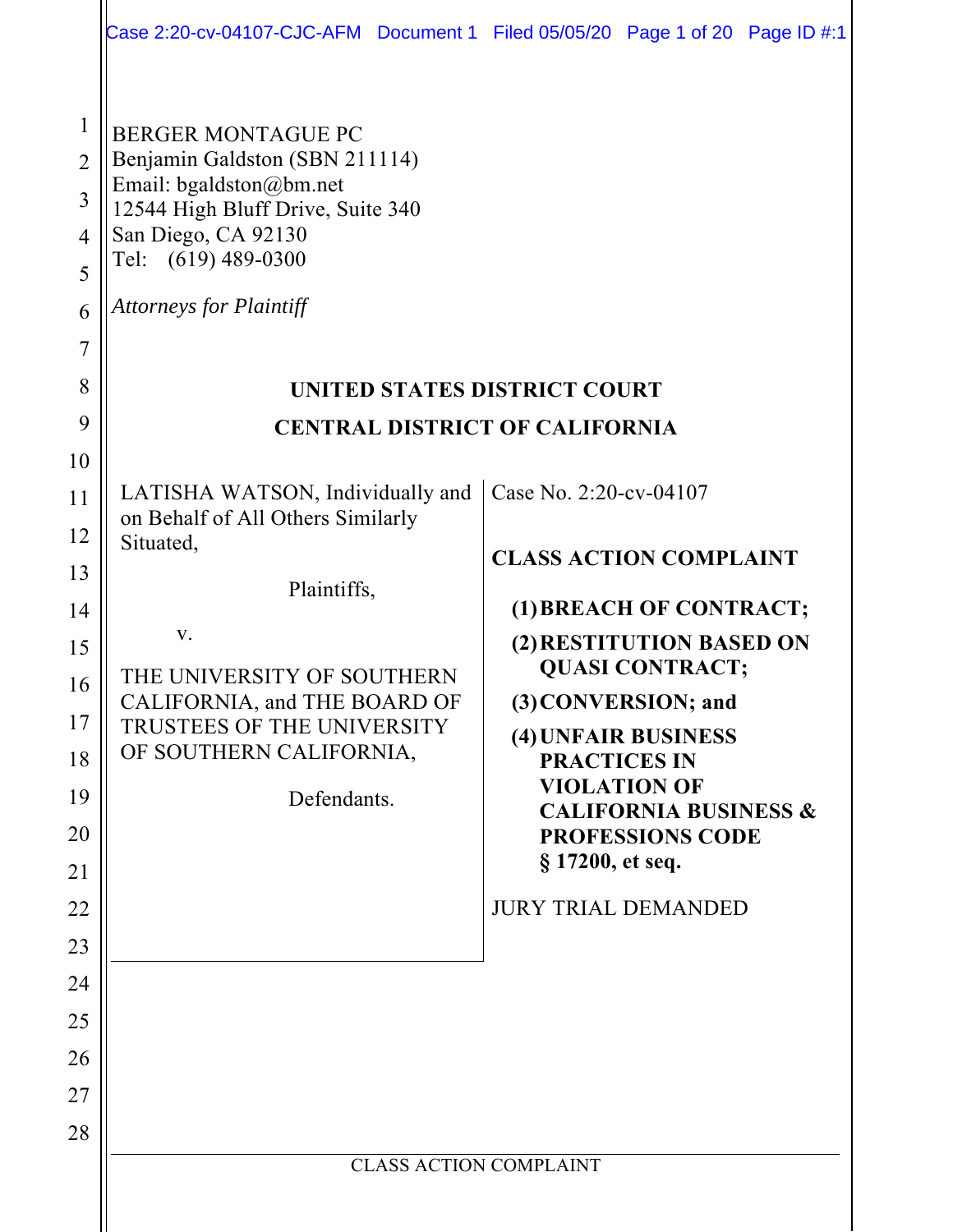|                     | Case 2:20-cv-04107-CJC-AFM Document 1 Filed 05/05/20 Page 2 of 20 Page ID #:2 |  |  |  |  |  |
|---------------------|-------------------------------------------------------------------------------|--|--|--|--|--|
| 1<br>$\overline{2}$ | <b>TABLE OF CONTENTS</b>                                                      |  |  |  |  |  |
| 3                   | Page(s)<br>I.                                                                 |  |  |  |  |  |
| $\overline{4}$      |                                                                               |  |  |  |  |  |
| 5                   | II.                                                                           |  |  |  |  |  |
| 6                   | $\mathsf{A}$ .                                                                |  |  |  |  |  |
| $\overline{7}$      | <b>B.</b>                                                                     |  |  |  |  |  |
| 8                   | III.                                                                          |  |  |  |  |  |
| 9                   | IV.                                                                           |  |  |  |  |  |
| 10                  | $V_{\cdot}$                                                                   |  |  |  |  |  |
| 11<br>12            | <b>COUNT I</b>                                                                |  |  |  |  |  |
| 13<br>14            | <b>COUNT II</b>                                                               |  |  |  |  |  |
| 15<br>16            | <b>COUNT III</b>                                                              |  |  |  |  |  |
| 17<br>18            | <b>COUNT IV</b>                                                               |  |  |  |  |  |
| 19                  | VI.                                                                           |  |  |  |  |  |
| 20                  | VII.                                                                          |  |  |  |  |  |
| 21                  |                                                                               |  |  |  |  |  |
| 22                  |                                                                               |  |  |  |  |  |
| 23                  |                                                                               |  |  |  |  |  |
| 24                  |                                                                               |  |  |  |  |  |
| 25                  |                                                                               |  |  |  |  |  |
| 26                  |                                                                               |  |  |  |  |  |
| 27<br>28            |                                                                               |  |  |  |  |  |
|                     | <b>CLASS ACTION COMPLAINT</b>                                                 |  |  |  |  |  |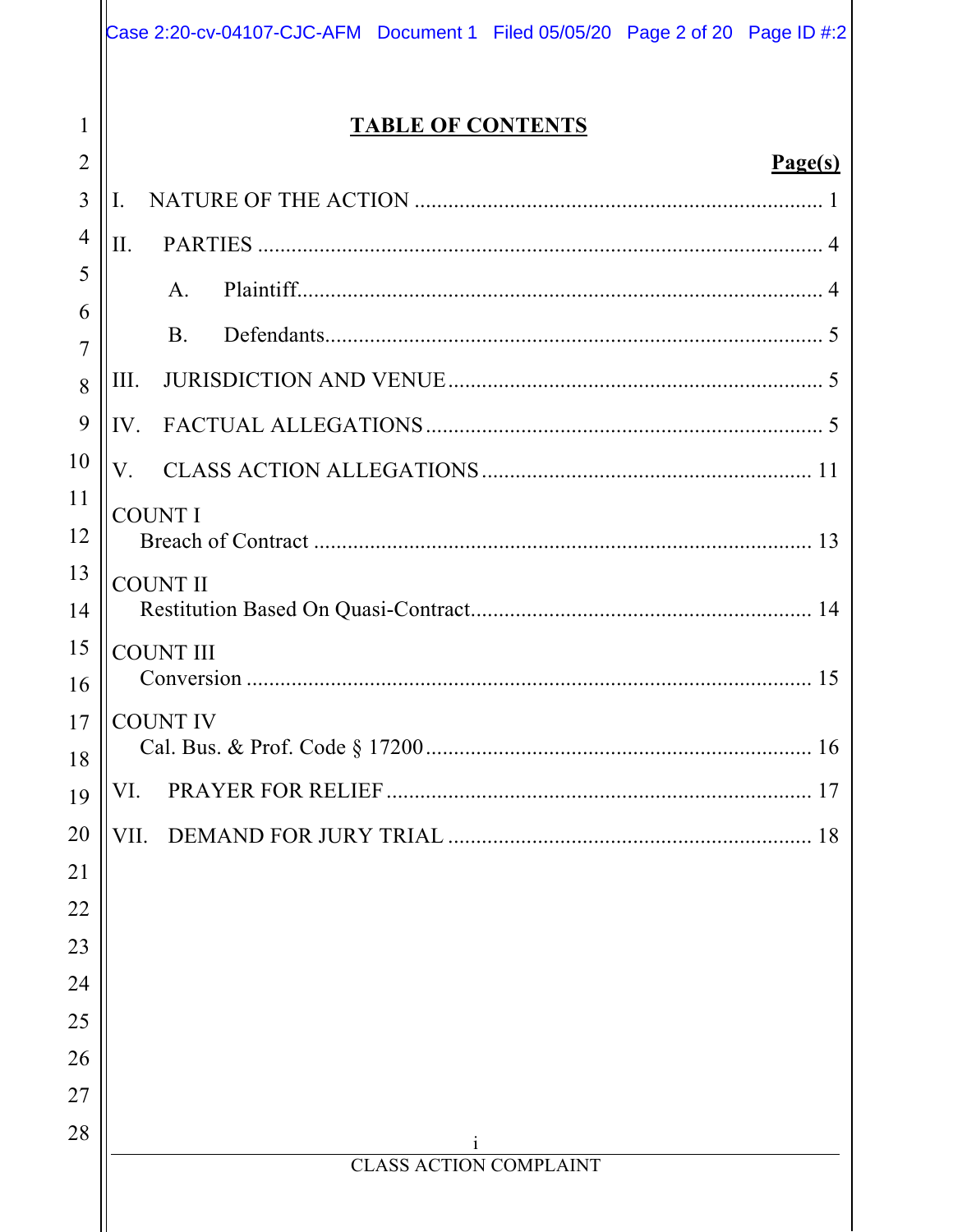Plaintiff Latisha Watson ("Watson"), individually and on behalf of all other similarly situated students (collectively, "Plaintiffs" or the "Class" as defined below), brings this class action complaint against the University of Southern California ("USC") and the Board of Trustees of the University of Southern California (collectively, "Defendants" or the "University"). Plaintiff makes the following allegations upon personal knowledge as to her own acts and upon information and belief and her attorneys' investigation as to all other matters.

8

1

2

3

4

5

6

7

9

10

11

# **I. NATURE OF THE ACTION**

1. This is a class action brought on behalf of Plaintiff and other similarly situated USC students who paid tuition and fees for the Spring 2020 academic semester and who (i) did not receive their bargained-for educational and other services and (ii) have not been refunded a prorated portion of their tuition and fees after the University ceased providing such services to students during the Spring 2020 academic semester due to Coronavirus Disease 2019 ("COVID-19").

2. Specifically, as a result of Defendants' wrongful acts and unfair business practices alleged herein, Plaintiff and the proposed Class (i) have not received any refund or reimbursement for the unused services for which they paid; and/or (ii) received inadequate reimbursements for unused meal plan amounts that they were unable to use after USC's campus was closed due to COVID-19; and/or (iii) did not receive any refund or reimbursement for the decreased value of the education they received from USC when their classes transitioned from in-person instruction at the University's campus facilities to an entirely remote, online learning format.

3. USC is a private university in California. In 2019, USC enrolled more than 20,000 undergraduate and approximately 28,000 graduate students for a total enrollment of approximately 48,500 students.

4. USC has a \$6 billion endowment and is the 22nd wealthiest university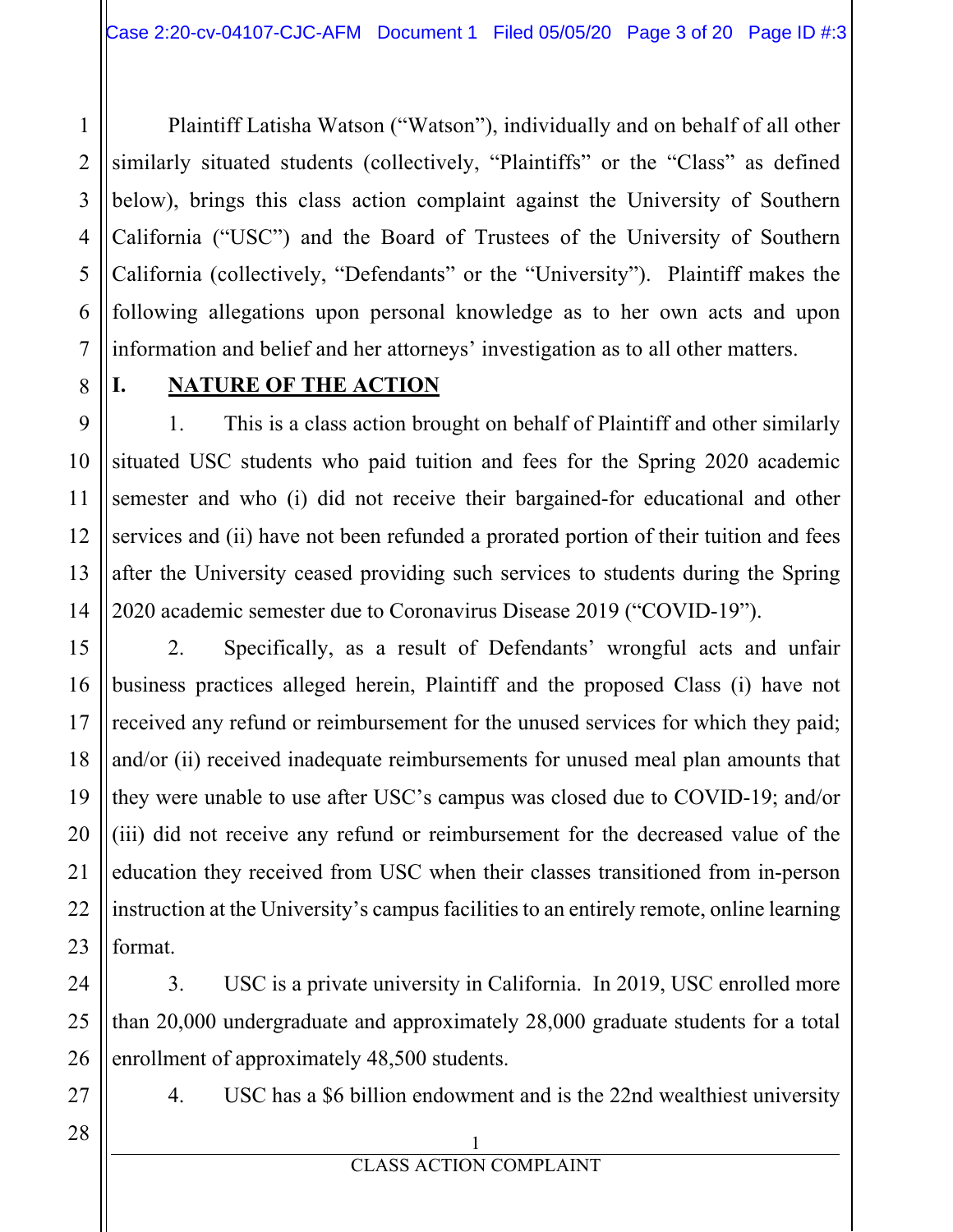in the United States.

1

2

3

4

5

5. The estimated annual USC undergraduate tuition is \$57,256, exclusive of fees, including housing, meals, and other incidentals. For graduate students, the cost varies. For example, the estimated annual tuition and fees for graduate students in USC's social work program is approximately \$55,620.

6. In response to COVID-19, on or around March 11, 2020, the University announced its intention to cease all in-person classes. Instead, the University would attempt to provide instruction electronically via online classes until at least March 13. That date was subsequently extended to April 14 and has now been extended through the end of the academic year. The move to all online classes also applies to all Summer courses.

7. On April 28, 2020, USC Provost Charles Zukoski sent a campus-wide email announcing that the University would *not* offer students any prorated tuition refunds for the Spring semester or upcoming Summer sessions. He also announced that both Summer sessions would be conducted exclusively online.

8. The University has not provided any in-person classes since March 13, 2020. Since then, USC has offered less valuable online classes instead of the bargained-for in-person instruction to those students enrolled for the Spring 2020 semester (January 9, 2020 - May 13, 2020). Consequently, since March 13, 2020, Defendants have not provided the education, services, facilities, technology, access or opportunities for which Plaintiff and the Class paid. Moreover, Defendants have failed to compensate Plaintiff and the Class for the diminished value and damages they have suffered as a result of Defendants' actions.

9. Over 7,000 people have signed an online petition at www.change.org requesting that USC provide refunds to students to compensate them for the harm suffered as a result of the campus closures, failure to provide in-person instruction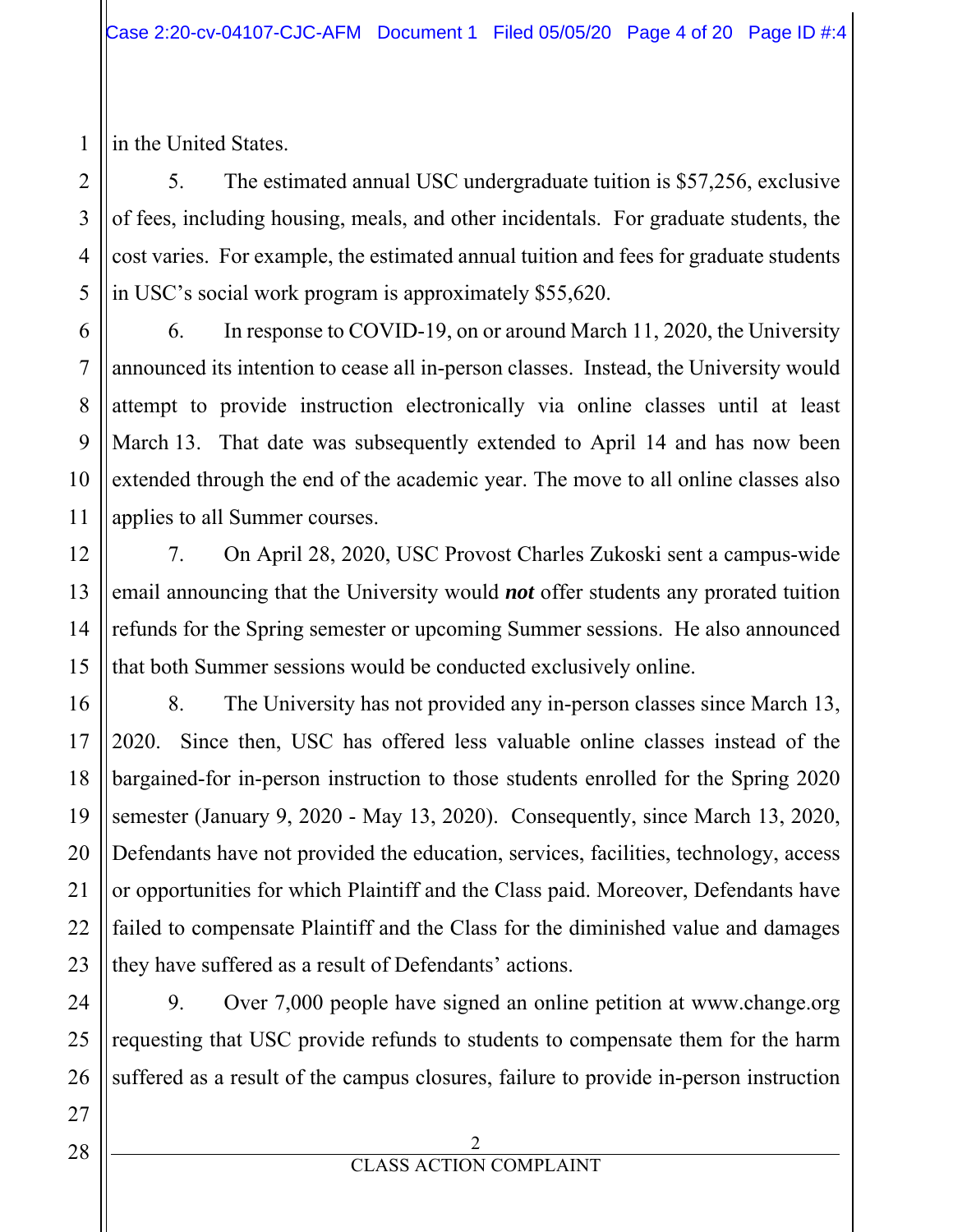1 and other benefits promised by the University and paid for by Plaintiffs.<sup>1</sup>

10. The University also has received *\$19 million* in government funding through the Coronavirus Aid, Relief, and Economic Security Act (CARES) Act, half of which is federally mandated to go toward students who are in need of emergency financial assistance. As a result of Defendants' actions, students who do not meet academic progress requirements for the Spring semester, and international and undocumented students, will be denied access these funds.

8 9 10 12 11. Despite receiving this influx of federal funds, Defendants refuse to refund or reimburse Plaintiff and similarly-situated USC students the fees they paid for the education and other services they are not being provided, including fees for mandatory meal plans that were intended to pay for dining services that are no longer available.

12. Defendants also refuse to refund or reimburse Plaintiff and similarly situated students for tuition paid for classes that USC is currently providing to them that are substantially less valuable than the classes promised. And, Defendants have failed to properly reimburse students for the payments they made for the unused portions of the meal plans.

13. Plaintiff and other Class members have lost the benefits of the education, services, food, housing, and other experiences that the University promised. Despite failing to fulfill their obligations, Defendants are currently unlawfully retaining and refusing to fully or partially refund Plaintiffs' Spring 2020 semester tuition, fees, and meal plans, despite the dramatically lower quality and less valuable education and services now being provided.

24

2

3

4

5

6

7

11

13

14

15

16

17

18

19

20

21

22

23

25

14. Essentially, students have paid Defendants for access to buildings they

- 26 <sup>1</sup> https://www.change.org/p/usc-president-carol-l-folt-partial-tuition-
- 27 reimbursement-at-university-of-southern-california (last visited May 3, 2020).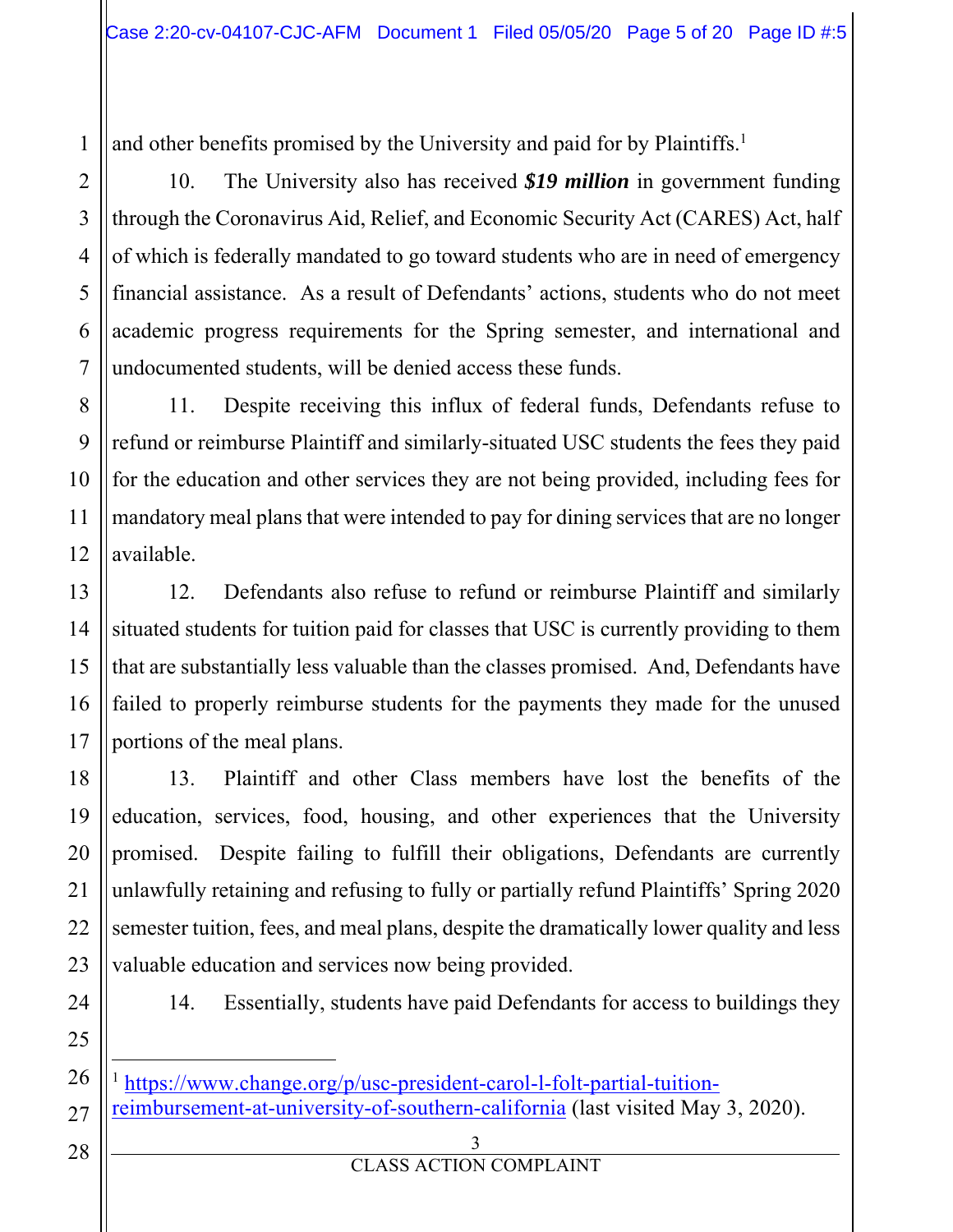1 2 can no longer enter, technology the University is not providing, activities that are not available, and meals that will never be served. USC is thus profiting from COVID-19 while further burdening students and their families, many of whom have borne the brunt of the pandemic, themselves been laid off, or who are ill or suffering from financial setbacks. The result is an enormous windfall to Defendants. Both contract and equity demand that Defendants disgorge their ill-gotten funds.

15. Plaintiff and similarly situated USC students are entitled to have Defendants disgorge in full the portions of their payments for unused services and to refund their tuition for substandard classes. Plaintiffs bring this class action for injunctive, declaratory, and equitable relief, and any other available remedies, resulting from Defendants' illegal, inequitable, and unfair retention of the funds paid by Plaintiff and the other students in the proposed Class.

16. Specifically, this lawsuit seeks disgorgement and monetary damages in the amount of prorated, unused amounts of tuition, fees and meal plan charges that Plaintiff and the other Class members paid, which benefits will not be provided by Defendants, including the difference in value between the live in-person classes for which Spring 2020 semester students enrolled and for which they paid at the start of the Spring 2020 semester, compared to the lesser online versions of classes USC has been providing to them since mid-March 2020.

**II. PARTIES** 

**A. Plaintiff** 

17. Plaintiff Latisha Watson is a resident of Los Angeles, California. Ms. Watson is a graduate student studying social work at USC. She is scheduled to receive her master's degree in Social Work ("MSW") in May 2021.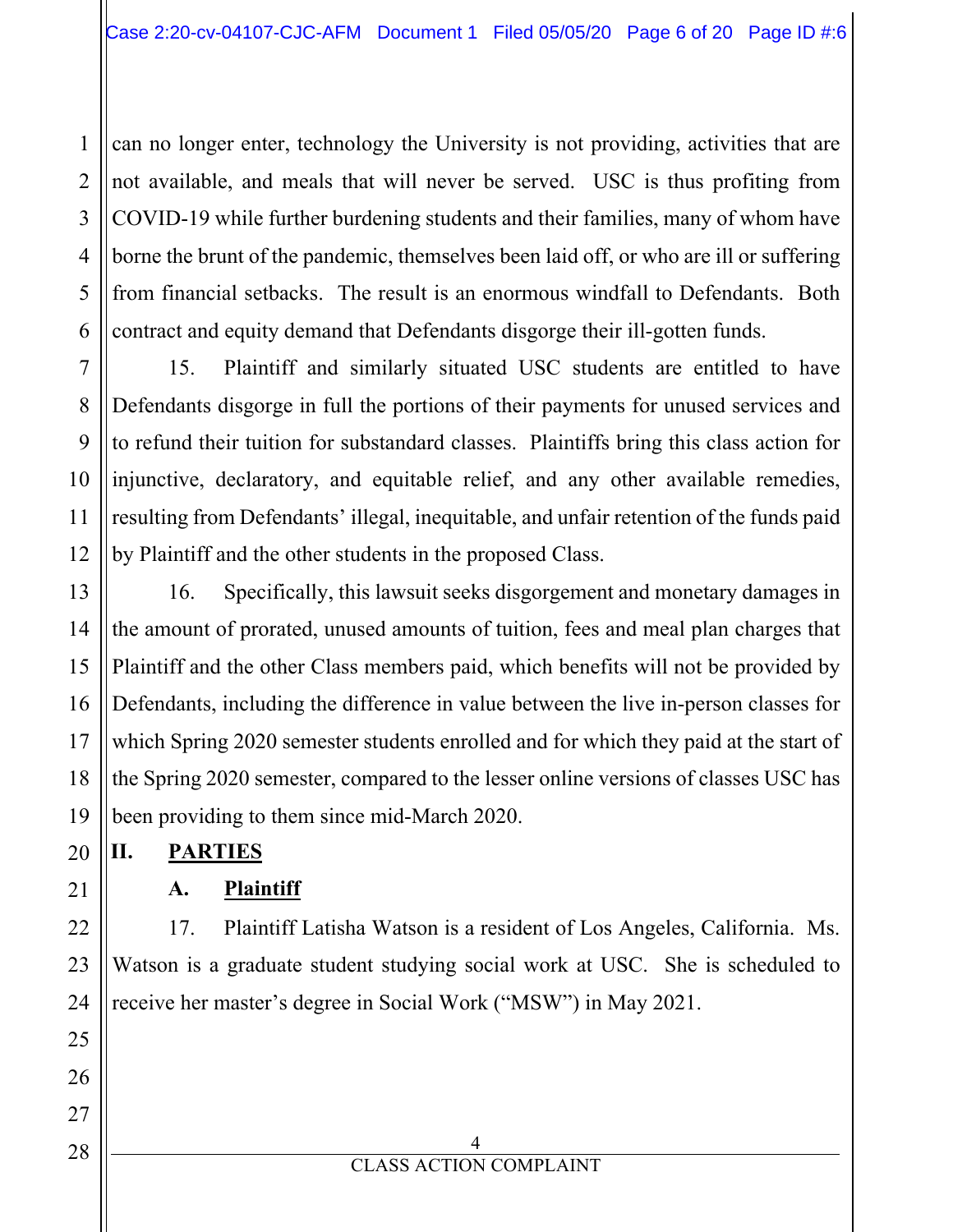## **B. Defendants**

18. USC is a private corporation with its principal place of business is in Los Angeles County, California.

19. USC is governed by the Board of Trustees of The University of Southern California ("USC Board of Trustees"), which has approximately 55 voting members. The USC Board of Trustees is a self-perpetuating body, electing one-fifth of its members each year for a five-year term of office.

8

9

10

11

12

13

14

15

16

17

18

19

20

21

22

23

24

25

26

27

28

1

2

3

4

5

6

7

## **III.** JURISDICTION AND VENUE

20. This Court has original jurisdiction under 28 U.S.C. § 1332(d)(2)(A), as modified by the Class Action Fairness Act of 2005, because the matter in controversy exceeds \$5,000,000, exclusive of interests and costs, and because at least one member of the Class defined below is a citizen of a state other than California.

21. This Court has personal jurisdiction over Defendants because Defendants maintain their principal place of business in this judicial District.

22. Venue is proper in this District pursuant to 28 U.S.C. § 1391(b)(1), because Defendants reside in this District and are residents of the state in which the District is located.

**IV. FACTUAL ALLEGATIONS** 

23. USC is one of the nation's most prestigious universities and offers more than 400 graduate and professional programs through its liberal arts college and 20 professional schools.

24. In the 2020 edition of U.S. News & World Report's Best Colleges, USC was ranked twenty-second in the top tier for "Best National University." It tied for the fifty-sixth spot in the same rankings for best undergraduate teaching.

25. USC is also one of the nation's most expensive private secondary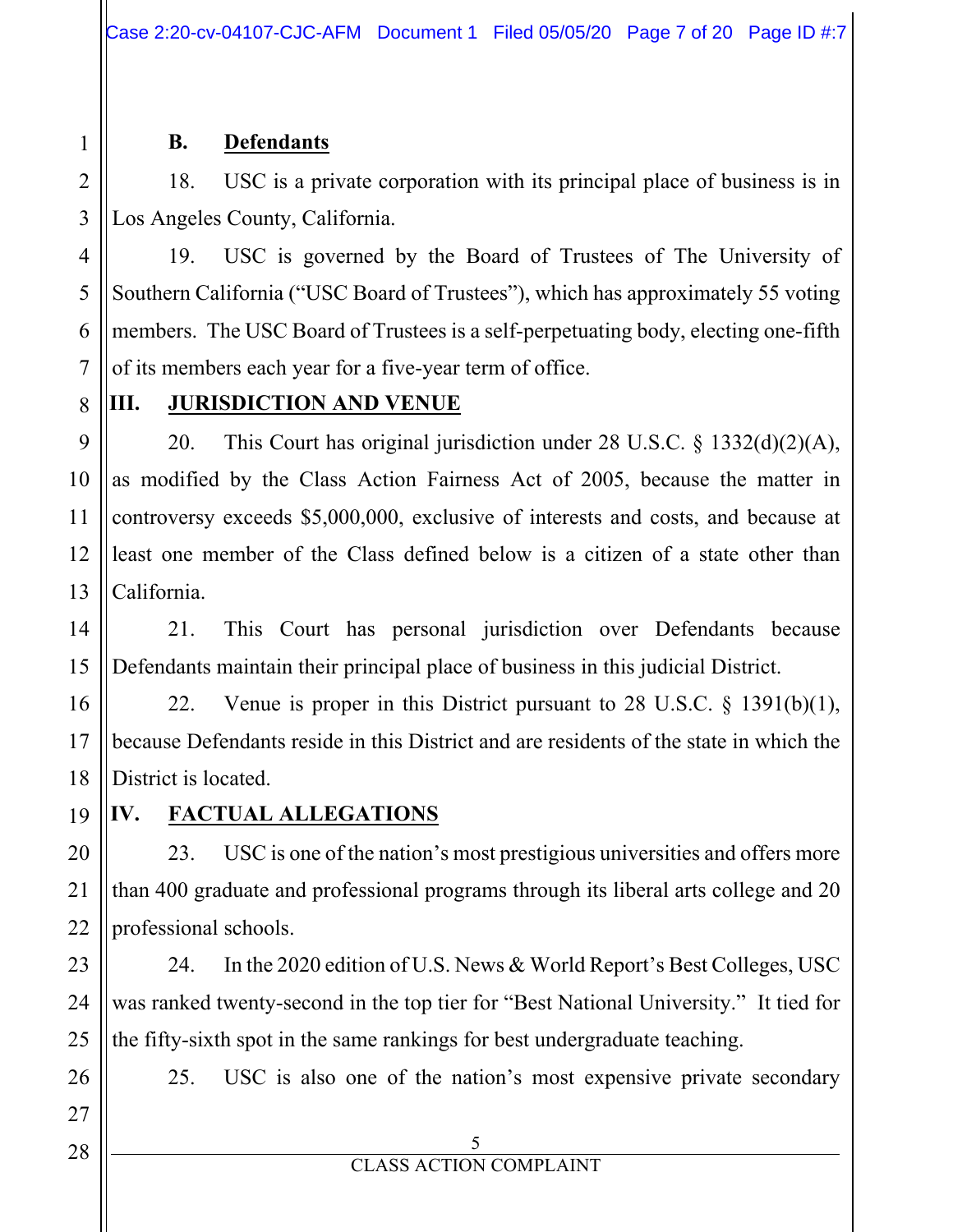1  $\mathcal{L}$ 3 4 5 6 educations. USC markets itself and justifies its higher cost by touting the vitality of its educational experience, which it describes as "more than just classes." In particular, the University touts its campus and the numerous varied extra-curricular activities and communities. For example, the University website proclaims: "Living on campus puts you close to your classes, USC libraries, and the student organizations and events that make campus life rewarding."2

26. USC boasts more than 1,000 student organizations. Over 560 results are returned when USC's directory of organizations is searched for the phrase "social work" and there are at least 10 separate student organizations that have the phrase "social work" in their name.

11 12 27. Plaintiff paid \$21,886.38 in tuition and fees for the Spring 2020 semester.

28. Plaintiff took out loans to pay for her tuition and fees.

29. Plaintiff has not attended any in-person classes since March 13, 2020. Instead, all her classes have been moved online.

30. Plaintiff has neither received nor been offered any refund or reimbursement for the in-person tuition or fees that she paid for the Spring 2020 semester at USC.

31. As a result of the closure of USC, Defendants have not delivered the educational services, facilities, programs, meals, and opportunities for which Plaintiff and students in the proposed Class contracted and paid. Plaintiff and the proposed Class are therefore entitled to a full refund of that portion of the fees and tuition for the latter half of the Spring 2020 semester that Defendants did not provide, or which they provided in a severely diminished manner.

32. The remote, online learning "classes" offered to Spring 2020 students

<sup>2</sup> https://admission.usc.edu/live/residential-life/ (last visited May 3, 2020).

6

7

8

9

10

13

14

15

16

17

18

19

20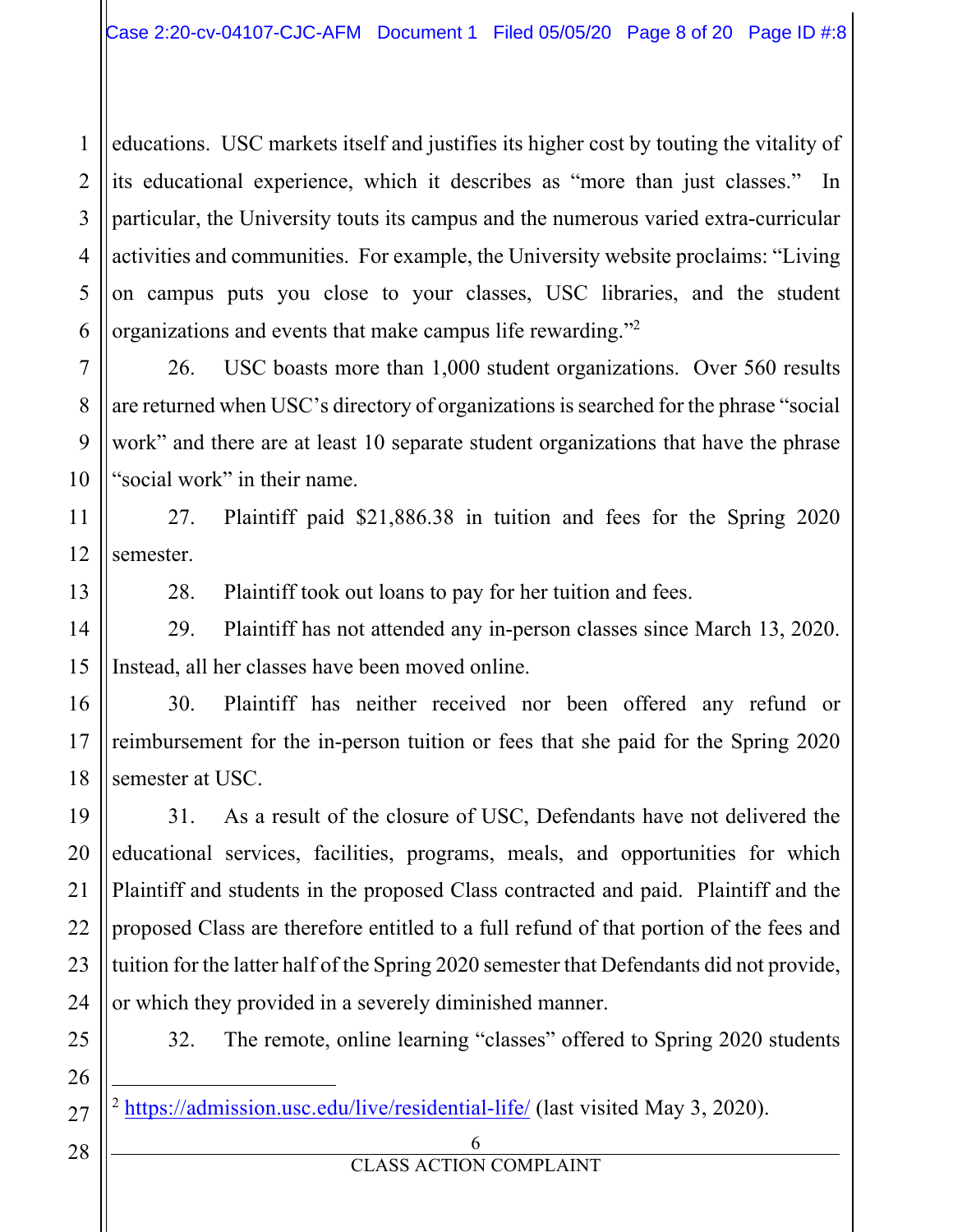since March deprive students of in-person learning from their peers and school faculty. The move to these remote classes also deprives students of access to the facilities, materials, and opportunities only offered on USC's physical (as opposed to virtual) campus.

33. The online classes Plaintiff and her peers have been provided are not equivalent to the in-person, campus experience that Plaintiff and other USC students chose for their university education. The tuition and fees USC charged were predicated on access to and constant interaction with and feedback from peers, mentors, professors and guest lecturers; access to technology, libraries, and laboratories; spectator sports and athletic programs; student government and health services; and extracurricular groups and learning, among other things.

34. The online classes offered to Plaintiff and her peers are also of substantially lower quality and are objectively worth less than the courses USC offers which are intended to be online from inception.

35. USC offers an online Master's in Social Work program, for example. The program is referred to as the VAC Program or as  $MSW@/USC$ . USC runs and manages its online MSW program in conjunction with a third-party provider of digital educational tools and interfaces called 2U.

36. USC charges the same amount of tuition for online courses offered through 2U as it does for in-person tuition on its campuses.

37. The educational tools and interfaces provided to USC by 2U are so valuable that USC has a long-term contractual agreement (extending to 2030) whereby it has agreed to pay to 2U *sixty-percent (60%)* of the tuition paid by online students.

38. However, when USC switched its in-person students, such as Plaintiff, to online courses, those students were not added to courses run by 2U.

7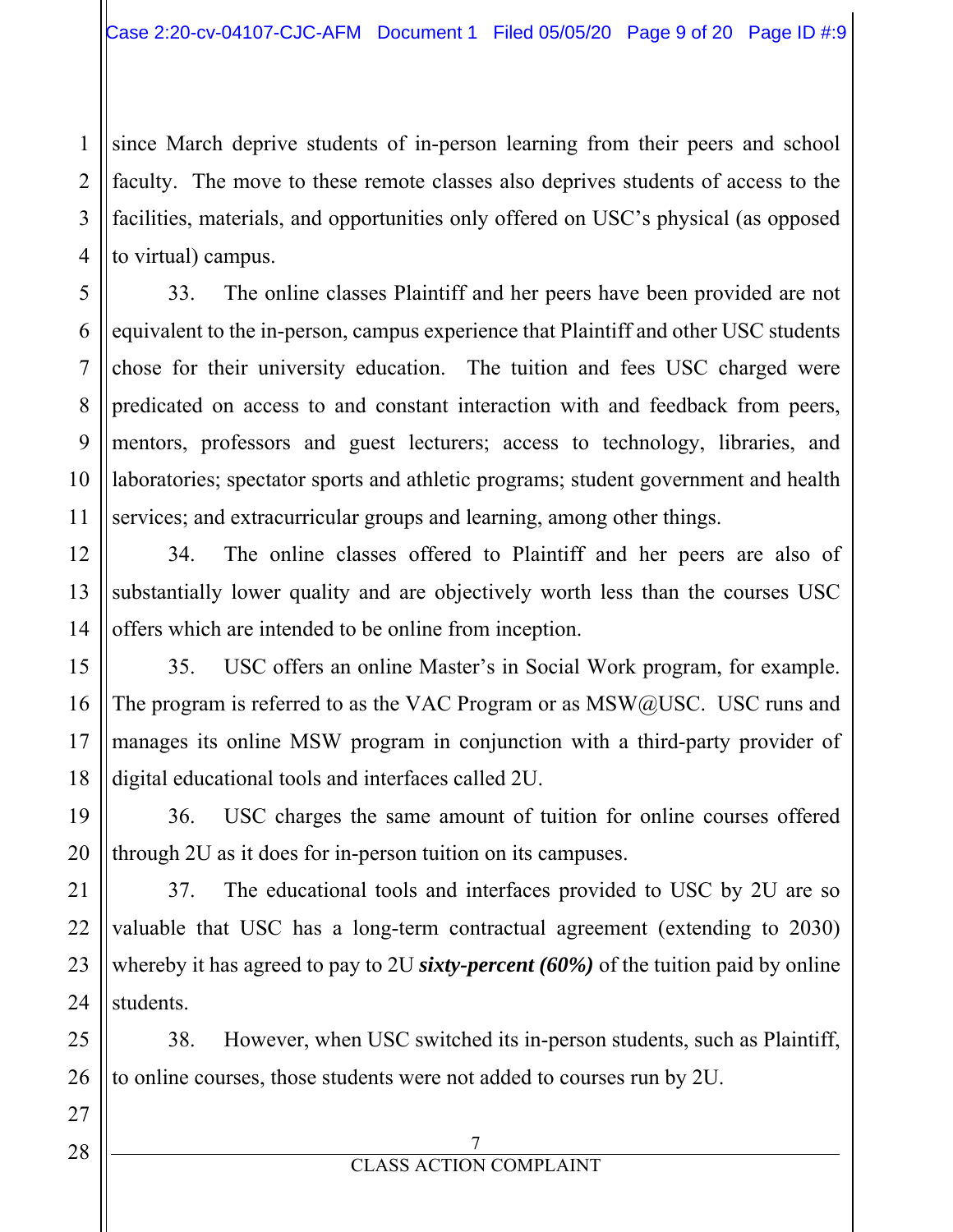2 3 4 39. Instead, Plaintiff and other in-person students were placed in haphazard courses run through the Zoom conferencing application. Those classes experienced numerous problems and deficiencies and were and are clearly less valuable than the online classes offered by USC through 2U.

40. For example, class sizes in online classes run through 2U are limited to twelve people to ensure that the educational experience is not hindered by large class sizes. Yet since her classes were moved online and run by USC directly, Plaintiff's class sizes have remained the same, consisting of 20-30 students per class.

41. In addition, due to predictable learning fatigue that ensues from trying to stay engaged in a remote environment, VAC online classes are scheduled to last for far shorter time periods online than in-person discussion-based classes. The online VAC classes also have an additional component that is asynchronous. The majority of a student's time in the online VAC MSW program is spent doing fieldwork. 2U is known for providing innovative and specially tailored educational placements in the field.

42. Unlike the VAC courses offered through 2U, USC's self-run post-COVID-19 online classes run for *three hours at a time*. USC's newly online classes lack numerous asynchronous components provided through the VAC program, including the extensive fieldwork opportunities.

43. Plaintiff and Class members' fieldwork time has not increased as a result of USC's transition to online coursework.

44. The VAC Program also carries numerous other benefits and professional opportunities which Plaintiff has not been provided, including a WeWork Global Access Membership, LinkedIn Premium Career Access, and access to numerous online community building tools provided by 2U.

45. In short, USC's same-price online program through 2U includes tools,

1

5

6

7

8

9

10

11

12

13

14

15

16

17

18

19

20

21

22

23

24

25

26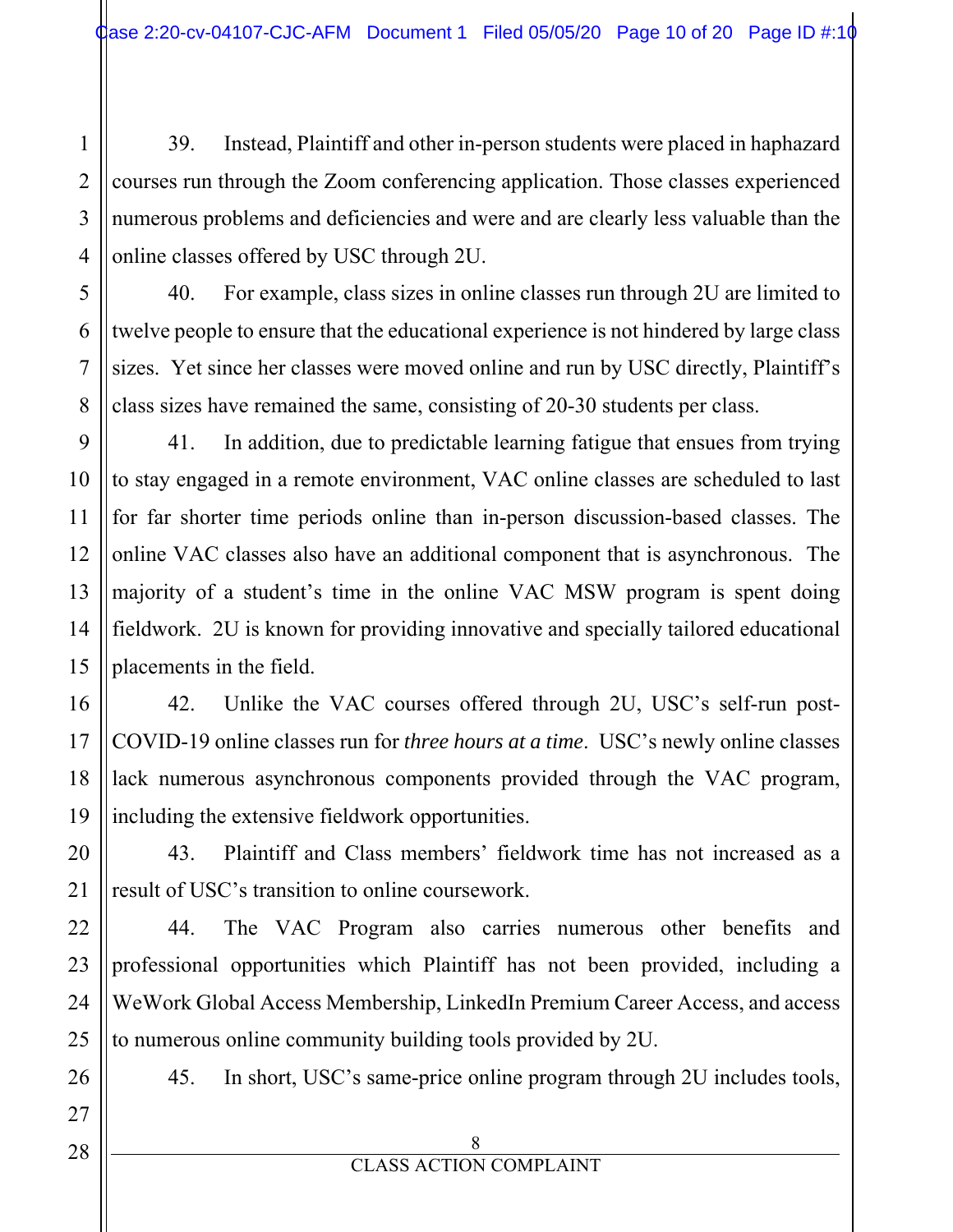1 2 3 class size limits, community building, additional fieldwork, and a variety of additional qualitative and quantitative benefits provided to students who bargained to be online from the start.

46. Despite USC's transitioning of Plaintiff and other Class members to an online learning format, Plaintiff and Class members have not been offered the tools or benefits that 2U provides, presumably because USC would be required to pay for such services—in the amount of approximately 60% of the tuition paid by the students.

47. Instead, Plaintiff and Class members have been provided with a secondrate online substitute which is cheaper for USC to provide by simply putting existing professors and classes on Zoom. But USC's post-COVID-19 online student offerings do not even come close to comparing with either USC's in-person course experience or its online offerings with 2U. Instead, they are overpriced bubble-gum and duct-tape substitutes.

48. As part of the \$21,866.38 she paid to USC, Plaintiff paid \$675.00 for a meal plan for students who live off-campus, as Plaintiff does. The meal plan included 40 Meals in on-campus dining facilities, specifically, Café 84, Everybody's Kitchen & Parkside Residential Dining Venues. The plan also included \$150 Dining Dollars which could be used in USC Hospitality Park Campus & Health Sciences Campus, and retail and residential dining venues, throughout the semester.

49. Plaintiff also paid a mandatory "student programming fee" of \$43 per semester but has been unable to access meaningful student programming since the school shut down.

50. Plaintiff has neither received nor been offered any refund for the unused portion of her mandatory meal plan.

51. At the time USC closed, Plaintiff had only used approximately half the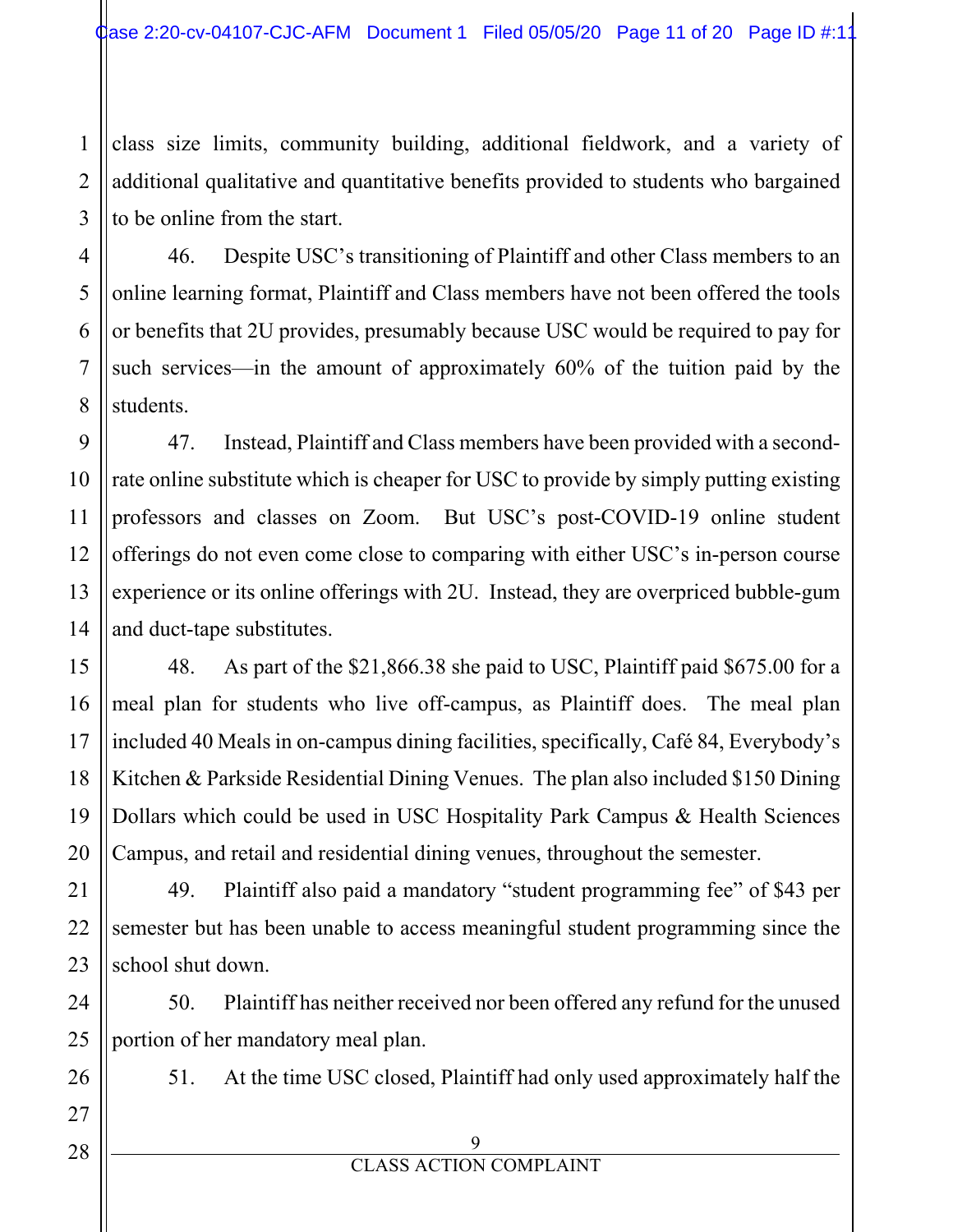1 2 3 meals and Dining Dollars that were part of the meal plan she purchased. Moreover, during the closure many of the dining locations that were part of Plaintiff's meal plan have been closed, and all dining options have been transformed to be take-out only. Plaintiff and members of the Class therefore receive significantly limited dining options and none of the social benefits of the meal plans and on-campus dining experiences for which they paid.

52. Plaintiff does not own a car and taking public transportation at this time poses risks of exposure to COVID-19. Traveling to the campus would take Plaintiff over an hour on the bus.

53. Traveling an hour to campus to pick up take-out food from the few remaining dining options on campus would violate the spirit, if not the letter of California Governor Gavin Newsom's stay-at-home order. Further, it is unreasonable to expect students to travel from off-campus housing to purchase takeout meals from campus when all other campus facilities and activities are closed.

54. Per USC policy, "[a]ll required meal plans reset at the end of each semester. Remaining funds cannot be refunded or transferred." Meal plan changes are not accepted after January for the Spring semester. Thus, USC's closure of campus will result in Plaintiff's and other Class members' unused meals and Dining Dollars being completely lost.

55. Through this lawsuit, Plaintiff seeks—for herself and the other Class members—Defendants' disgorgement and/or refund of the prorated, unused portion of meal fees, proportionate to the amount of time that remained in the Spring 2020 semester when the campus was shut down, when classes moved online and when campus dining services ceased being provided in full, as well as a refund of a percentage of tuition based on students no longer being able to attend classes in person and instead being offered a sub-par online learning experience.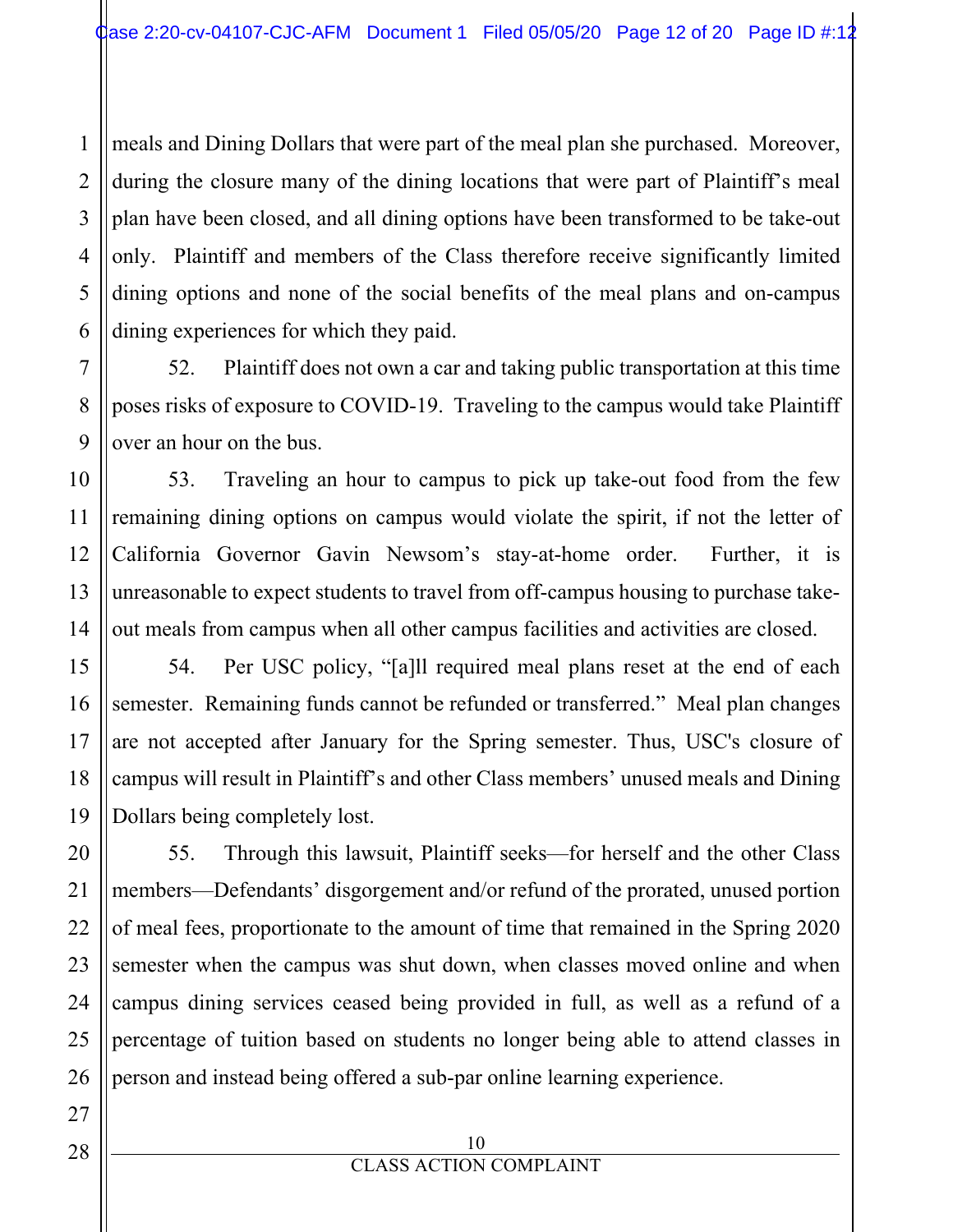# 1

# **V. CLASS ACTION ALLEGATIONS**

56. Pursuant to Fed. R. Civ. P. 23(a), (b)(2), (b)(3), and/or (c)(4), Plaintiff brings this action on behalf of herself and the following Class:

All persons who paid the University of Southern California tuition and/or fees for in person education and/or who paid for unused and unrefunded meal plans to the University of Southern California for the Spring 2020 semester.

57. A class action is a superior means to ensure the fair and efficient adjudication of this case. The damages suffered by individual Class members are relatively small compared to the burden and expense of individual litigation of the claims described herein against the Defendants. Moreover, individualized actions would run the risk of creating inconsistent or contradictory judgments arising from the same set of facts and would increase the likely delay and expense to all parties involved and the Court itself. By contrast, by proceeding as a class action, the claims at issue can be adjudicated efficiently through economies of scale.

58. **Numerosity.** In accordance with Fed. R. Civ. P. 23(a)(1), the members the proposed Class are so numerous and geographically dispersed that individual joinder of all Class members is impracticable. Although the precise number of Class members is unknown presently to Plaintiff, the Class is presumed to number more than 40,000 people and is easily ascertainable through enrollment and financial records maintained by Defendants.

59. **Commonality and Predominance.** In accordance with Fed. R. Civ. P  $23(a)(1)$  and (b)(3), this action involves questions of law and fact common to the Class that predominate over any individual questions specific to any Class member. These include:

a. whether Defendants accepted money from the Class;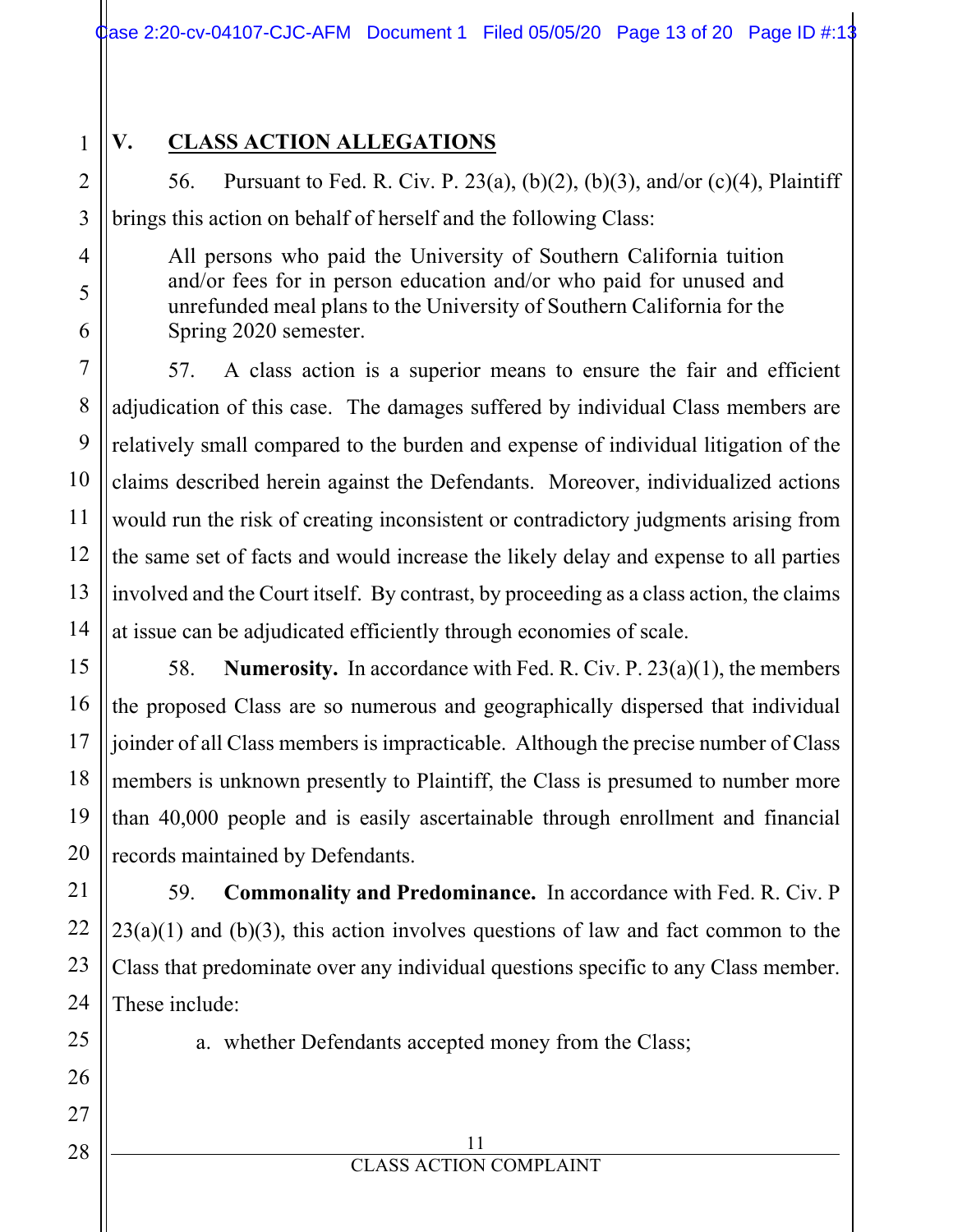| $\mathbf{1}$<br>$\overline{2}$ | b. whether Defendants retained money from the Class for services<br>they did not render, or only partially rendered;  |                                                                                                                 |  |
|--------------------------------|-----------------------------------------------------------------------------------------------------------------------|-----------------------------------------------------------------------------------------------------------------|--|
| 3                              | c. whether Defendants entered into a contract with the Class;                                                         |                                                                                                                 |  |
| 4                              | d. whether Defendants breached their contract with the Class;                                                         |                                                                                                                 |  |
| 5<br>6                         |                                                                                                                       | e. whether Defendants' failure to refund unused meal plans was<br>appropriate;                                  |  |
| 7<br>8                         | f. whether Defendants benefited from the money they accepted from<br>the Class;                                       |                                                                                                                 |  |
| 9                              | g. whether the educational and other services Defendants provided to<br>the Class were commensurate with their value; |                                                                                                                 |  |
| 10<br>11                       | h. whether certification of the Class is appropriate under Fed. R. Civ.<br>P. 23;                                     |                                                                                                                 |  |
| 12<br>13                       | $\mathbf{1}$ .                                                                                                        | whether Class members are entitled to declaratory, equitable, or<br>injunctive relief, and/or other relief; and |  |
| 14<br>15                       | the amount and nature of relief to be awarded to Plaintiff and the<br>$\mathbf{1}$ .<br>other Class members.          |                                                                                                                 |  |
| 16                             | 60.                                                                                                                   | <b>Typicality.</b> Pursuant to Fed. R. Civ. P. $23(a)(3)$ , Plaintiff's claims are                              |  |
| 17                             | typical of the other Class members' claims because Plaintiff and the other Class                                      |                                                                                                                 |  |
| 18                             | members each paid for certain costs associated with the Spring 2020 semester but                                      |                                                                                                                 |  |
| 19                             | were not provided the services that those costs were meant to cover. Each suffered                                    |                                                                                                                 |  |
| <b>20</b>                      | damages in the form of their lost tuition, fees, and other monies paid to Defendants,                                 |                                                                                                                 |  |
| 21                             | and the claims all arise from the same USC practices and course of conduct. There                                     |                                                                                                                 |  |
| 22                             | are no defenses available that are unique to the Plaintiff.                                                           |                                                                                                                 |  |
| 23                             | 61.                                                                                                                   | Adequacy of Representation. In accordance with Fed. R. Civ. P                                                   |  |
| 24                             | $23(a)(4)$ , Plaintiff is an adequate Class representative because her interests do not                               |                                                                                                                 |  |
| 25                             | conflict with the interests of the other proposed Class members. Moreover, Plaintiff                                  |                                                                                                                 |  |
| 26                             | has retained counsel competent and experienced in complex class action litigation,                                    |                                                                                                                 |  |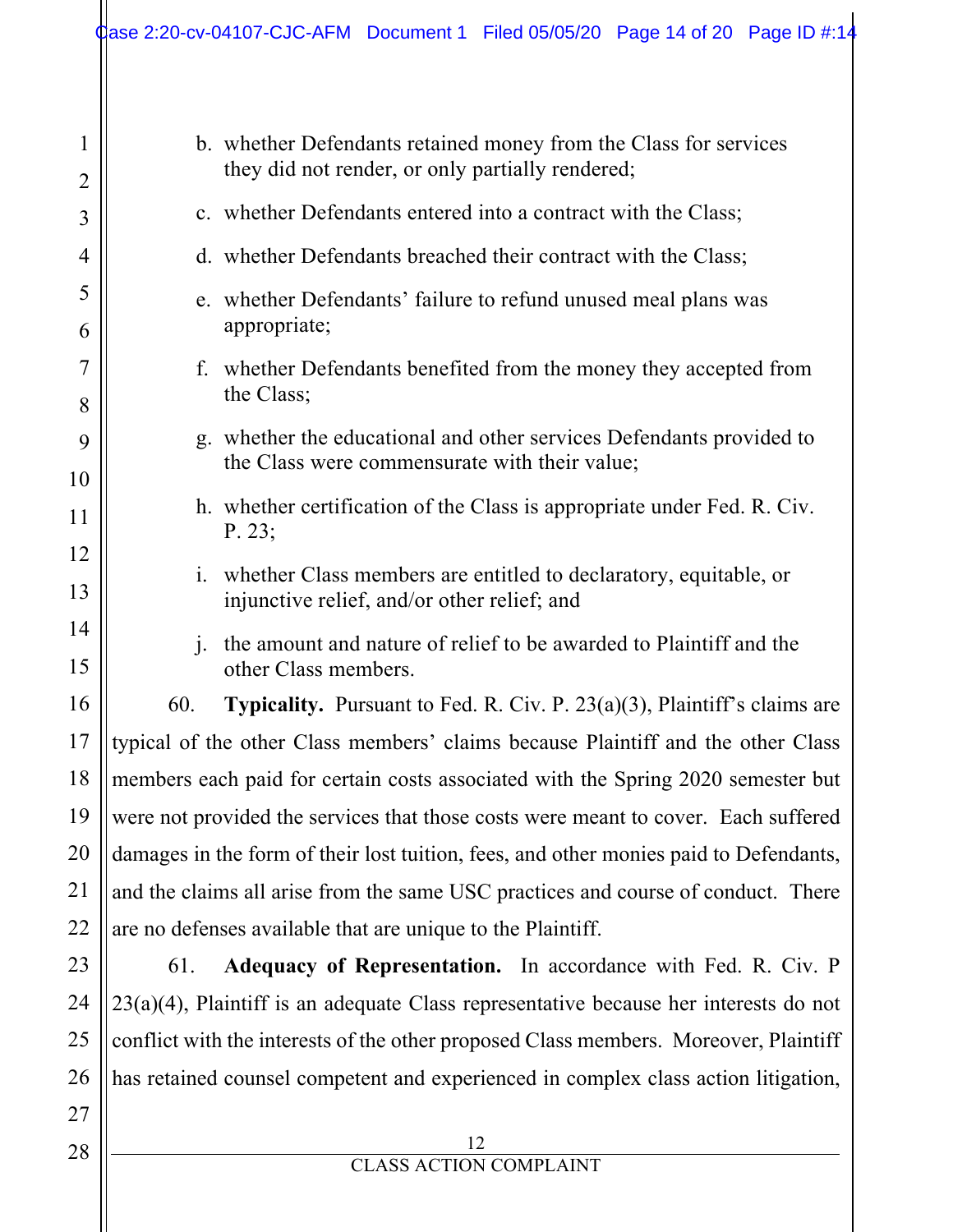and she intends to prosecute this action vigorously on behalf of her fellow Class members. Plaintiff has no interests that are antagonistic to those of the Class and she will fairly and adequately protect the proposed Class' rights along with counsel.

## **COUNT I**

#### **Breach of Contract**

62. Plaintiff repeats and alleges the allegations in Paragraphs 1-61, above, as if fully alleged herein.

63. Plaintiff brings this claim individually and on behalf of the other members of the Class.

64. Plaintiff and the other members of the Class entered into binding contracts with the University of Southern California through Defendant Board of Trustees, for which USC was the direct beneficiary, which provided that Plaintiff and the other members of the Class would pay tuition and fees, including fees for dining services, to USC, in exchange for on-campus educational, social, and dining facilities and experiences.

65. As part of their contracts with USC, and, in exchange for adequate consideration that Plaintiff and members of the proposed Class provided, Defendants promised to provide educational and campus services and a meal plan during the Spring 2020 semester.

66. Defendants failed to provide the services that they were obligated to perform under their contracts with Plaintiff and the proposed Class. Defendants have retained tuition, fee and meal plan payments paid by Plaintiff and the other members of the Class for the full 2020 Spring semester without providing them the promised benefits, instead providing those benefits for only a portion of the 2020 Spring semester.

67. By contrast, Plaintiff and the other members of the Class fulfilled their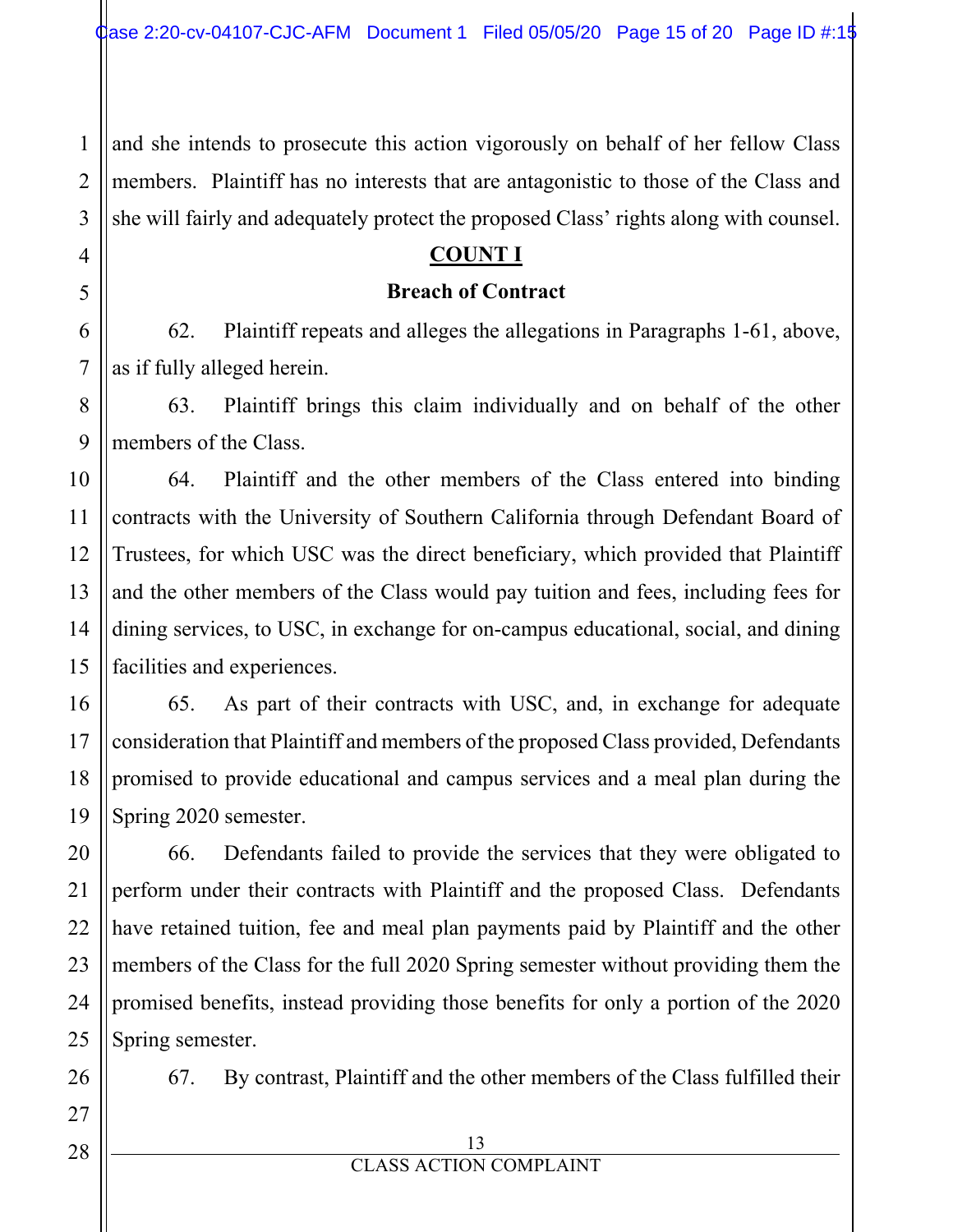1 2 end of the bargain when they paid the monies due and owing for their full tuition, fees, and meal plans for the semester.

68. The tuition, fees and meal plan payments that Plaintiff and the proposed Class paid were intended to cover in-person educational and extra-curricular services from January through May 2020. Defendants, however, failed to provide the services due under the contracts for that entire time period, yet have improperly retained the funds Plaintiff and the proposed Class paid for their Spring 2020 tuition and meal plans without providing them the services and other benefits due under the contracts.

69. Plaintiff and members of the Class have suffered damages as a direct and proximate result of Defendants' breach, including being deprived of the education, experience and services that they were promised and expected to obtain, and for which they have paid. They are entitled to damages including but not limited to prorated reimbursement of the tuition, fees and other expenses that were collected by Defendants for services that Defendants failed to deliver fully.

70. Defendants' performance under the contracts is not excused because of COVID-19. Even if performance was excused or impossible, USC would nevertheless be required to return the funds received for services and/or goods that it did not provide.

# **COUNT II**

## **Restitution Based On Quasi-Contract**

71. Plaintiff repeats and allege the allegations in Paragraphs 1-70, above, as if fully alleged herein.

72. Plaintiff brings this claim individually and on behalf of the other members of the Class in the alternative to the breach of contract claim brought in Count I.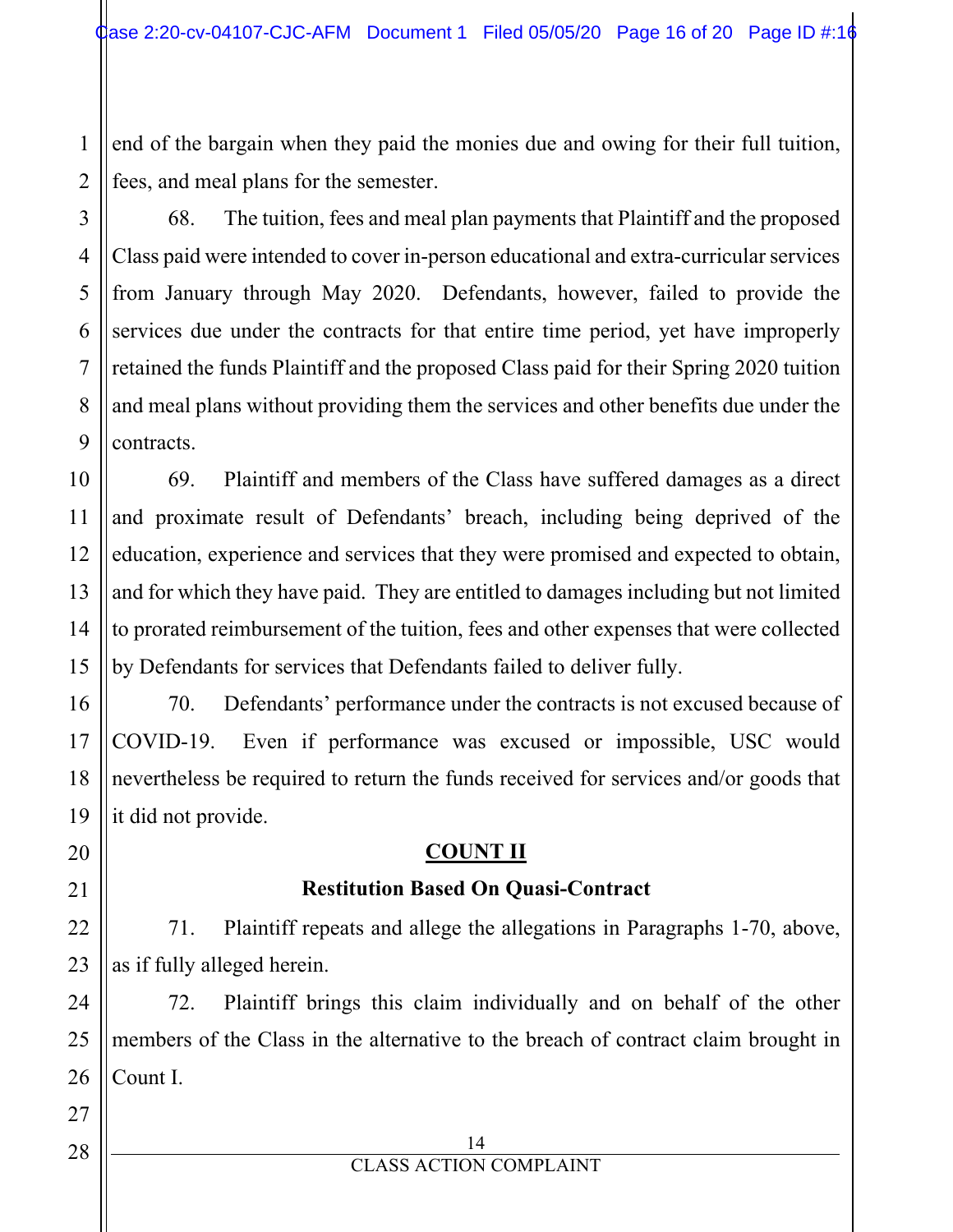1 2 3 4 73. Plaintiff and other members of the proposed Class conferred a benefit or enrichment on USC by paying tuition, required fees and meal plan fees to USC which were beneficial to USC, at the expense of Plaintiff and the other members of the Class.

74. Plaintiff and the other members of the Class paid tuition, required fees and meal plan fees and did not receive the full benefit of their bargain from USC, thus resulting in their impoverishment.

75. USC has retained the benefit paid by Plaintiff and the Class despite its failure to provide the services for which the benefit was paid.

10 76. There is no justification or cause for USC's failure to return the portion of the tuition, fees and meal plan fees that USC has unjustifiably kept for itself even though it failed to complete the services for which Plaintiff provided the funds to USC.

77. Accordingly, USC has been unjustly enriched and should pay as restitution a prorated portion of the funds for the Spring 2020 semester that Plaintiff and the proposed Class paid for tuition, required fees and meal plan fees.

# **COUNT III**

## **Conversion**

78. Plaintiff repeats and re-alleges the allegations in Paragraphs 1-77, above, as if fully alleged herein.

79. Plaintiff brings this claim individually and on behalf of the Class.

80. Plaintiff and the other members of the Class have a right to the inperson educational and extra-curricular services that they were supposed to be provided in exchange for their payments to USC.

81. Defendants intentionally interfered with the rights of Plaintiff and the other members of the proposed Class when they retained fees intended to pay for

5

6

7

8

9

11

12

13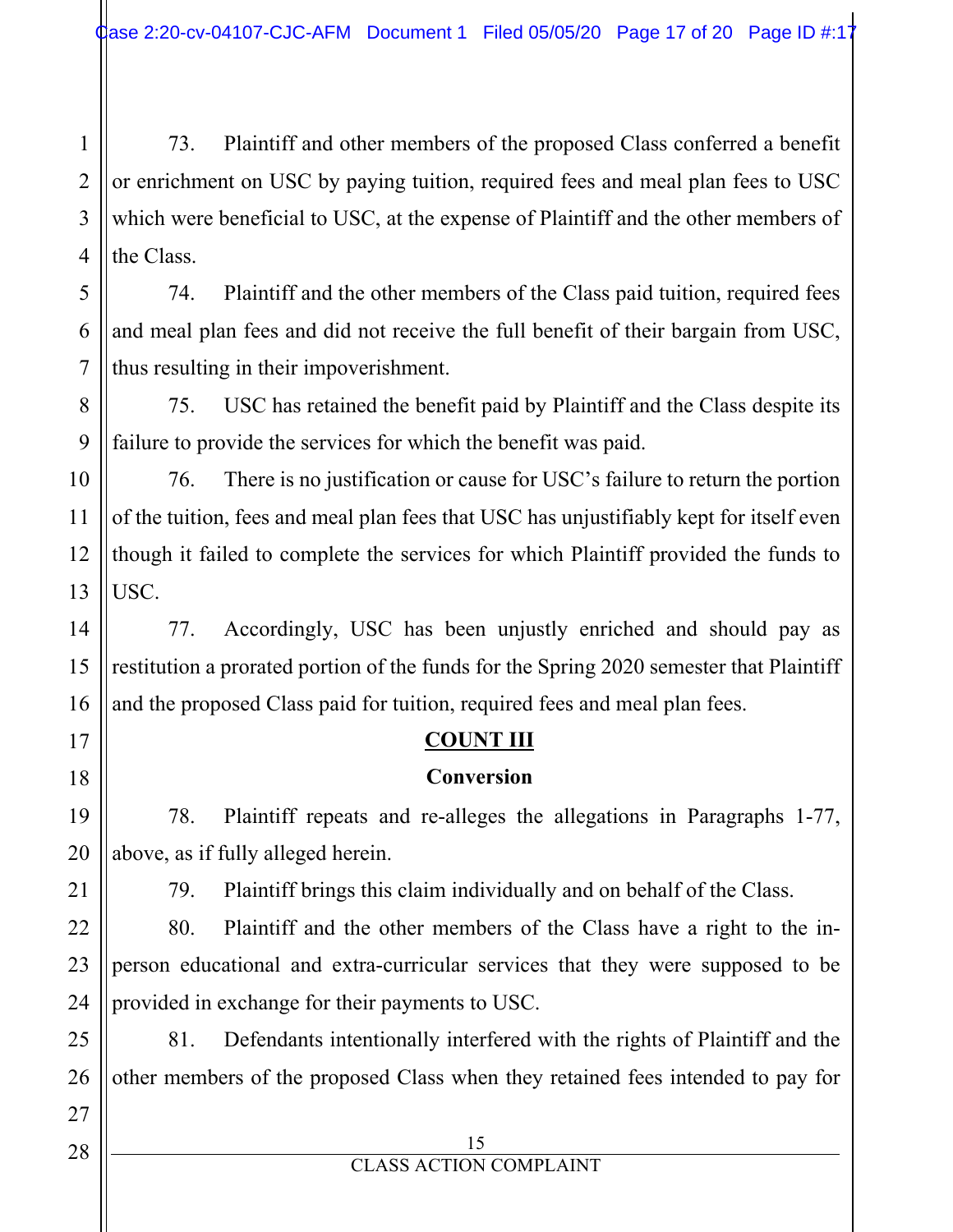1 2 on-campus classes, facilities, activities, and meal plans, while moving all classes to an online, remote learning format and discontinued services and access to facilities for which Plaintiff and the members of the proposed Class had paid.

82. Defendants deprived the Plaintiff and the other members of the Class of their fees or of the right to the services for which their fees were intended to be used.

83. Class members demanded the return of the prorated, unused fees for the remainder of the Spring 2020 semester.

84. Defendants' retention of the fees paid by Plaintiff and the other members of the Class without providing the services for which they paid deprived Plaintiff and the other members of the Class of the benefits for which the fees were paid. This interference with the services for which Plaintiff and the other members of the Class paid damaged Plaintiff and the other members of the Class in that they paid fees for services that were not and will not be provided.

85. Plaintiff and the other members of the Class are entitled to the return of prorated unused portion of the fees paid, through the end of the semester

## **COUNT IV**

## **Cal. Bus. & Prof. Code § 17200**

86. Plaintiff reiterates each of the allegations in the preceding paragraphs as if set forth at length herein.

87. By failing to refund Plaintiff's tuition, fees and meal plan charges, Defendant caused an injury to Plaintiff's property.

88. Defendants' practices constituted unlawful, unfair, and fraudulent business practices.

89. Defendants' practices were unlawful because they violated USC's contract with Plaintiff, unjustly enriched USC, and caused Plaintiff not to receive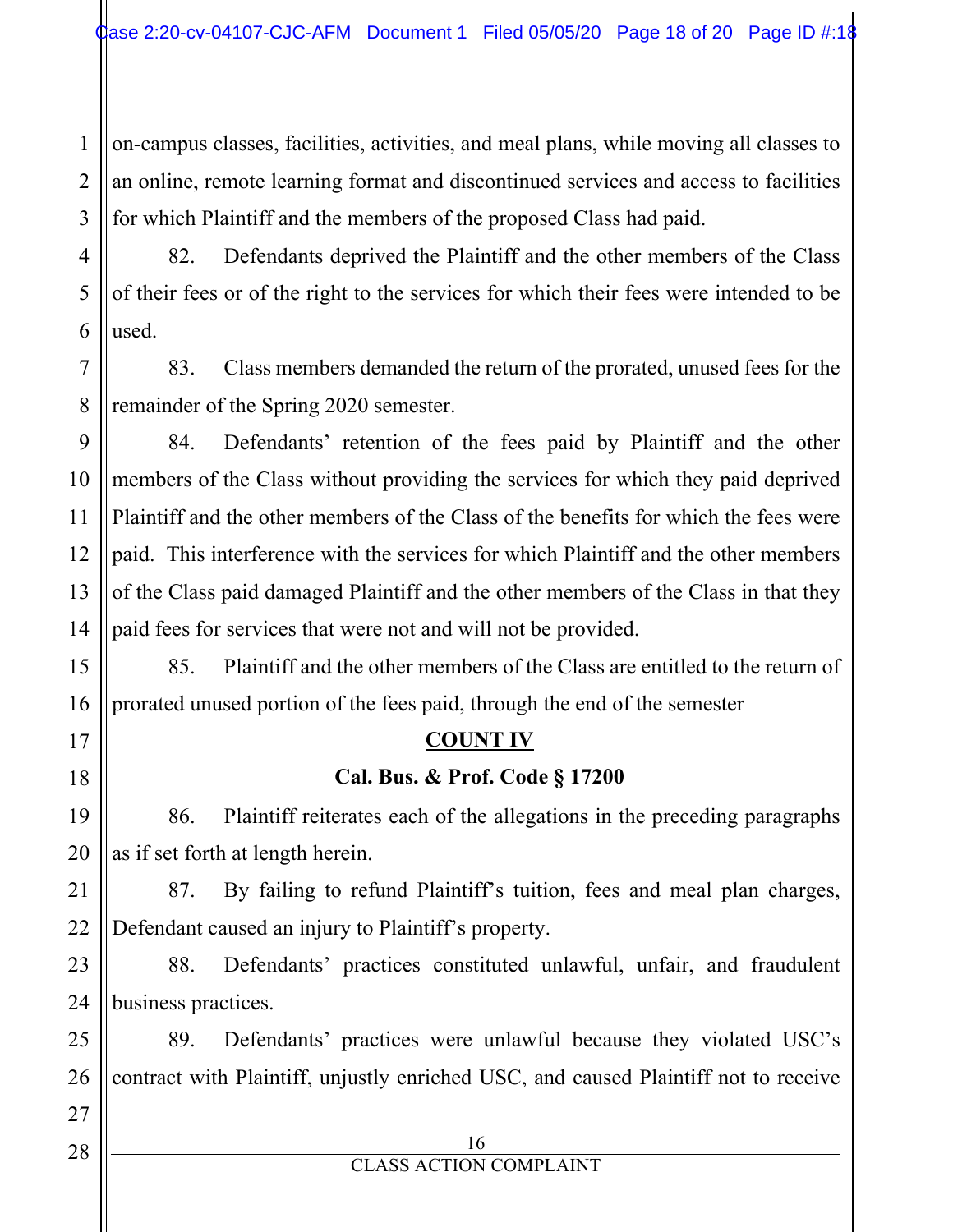1 2 3 4 5 6 7 8 goods and services for which she paid. The practices were unfair because it is unethical, immoral, unscrupulous, oppressive, and substantially injurious to consumers to deny students the value of the goods and services to which they were entitled and unfairly cause Plaintiff and members of the Class to shoulder the entire burden of USC's COVID-19 related shutdown. USC is far better situated to bear the costs of the shutdown than its students and, in any event, has failed to provide students with the goods and services for which they paid. This denial is due to no fault of Plaintiff or the Class.

90. Defendants' practices were fraudulent because students were charged and paid for goods and services that were promised to them but which they did not receive.

91. The harm caused by these business practices vastly outweighs any legitimate utility they possible could have.

92. Because USC has already announced that Summer classes will be online, there is a real and immediate threat that Plaintiffs will suffer the same ongoing injuries.

93. Plaintiff and the Class are entitled to injunctive relief, restitution, disgorgement, and to the recovery of attorneys' fees and costs.

# **VI. PRAYER FOR RELIEF**

94. Plaintiff, individually and on behalf of the members of the Class, respectfully requests that the Court enter judgment in their favor and against Defendants as follows:

a. Certifying the Class as requested herein, designating Plaintiff as Class representative, and appointing the undersigned counsel as Class Counsel;